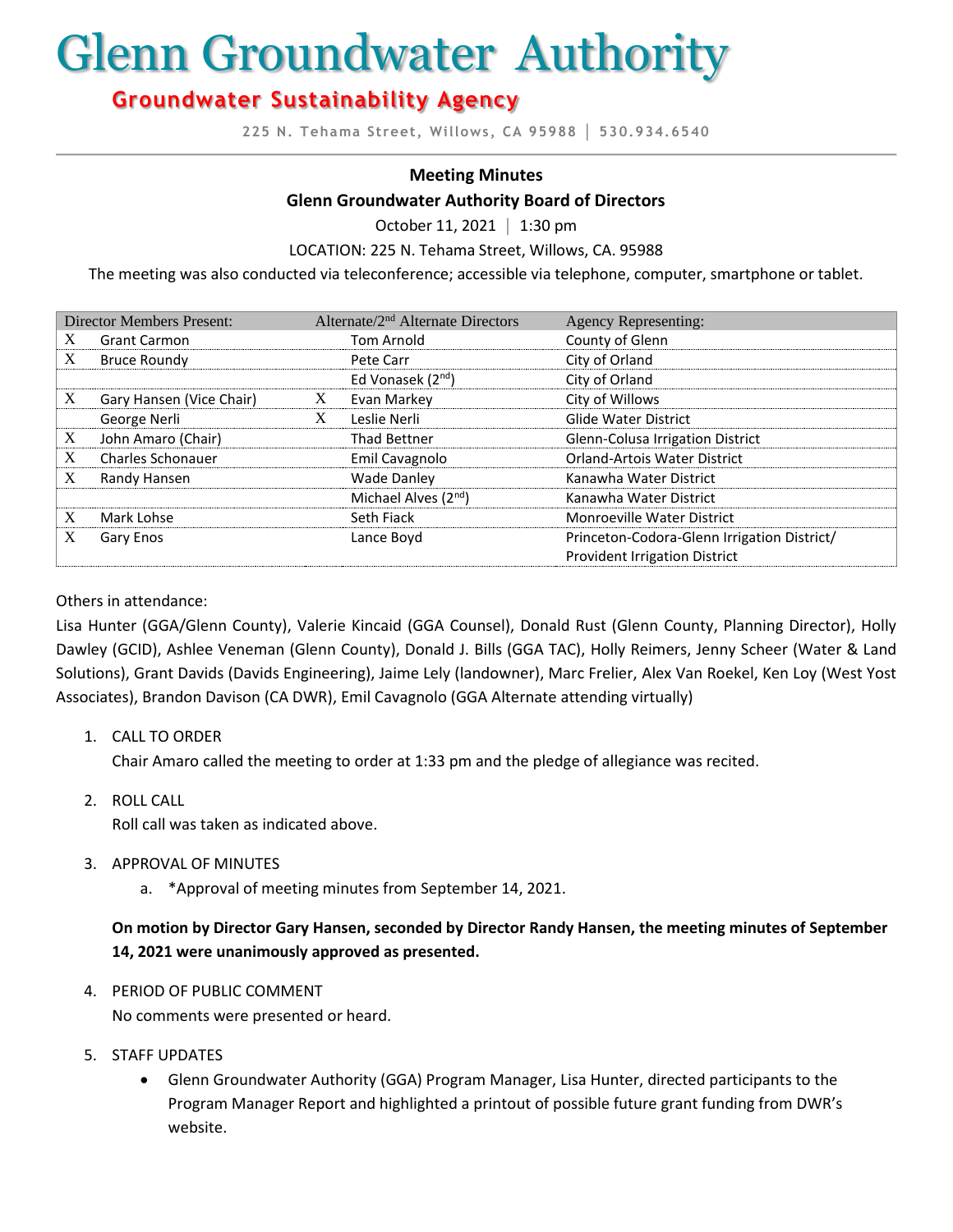#### 6. FINANCIAL REPORT

- a. \*Review and accept Monthly Activities Report.
- b. \*Review and consider approval of claims.

No discussion was held on item 6.a.

# **On motion by Director Enos, seconded by Director Carmon, it was unanimously ordered to approve the Monthly Activities Report as presented by members present.**

No discussion was held on item 6.b

## **On motion by Director Carmon, seconded by Director Lohse, it was unanimously ordered to approve the claims as presented by members present.**

#### 7. DISCUSSION ON AB 361 OPEN MEETINGS: STATE AND LOCAL AGENCIES: TELECONFERENCES

- GGA Counsel, Valerie Kincaid, stated the proclamation adopted in 2020, halting certain Brown Act requirements, expired September 30, 2021, and Assembly Bill 361 was passed in its place September 16, 2021. Ms. Kincaid further stated that the bill requires agencies wishing to continue teleconferencing public meetings to adopt a resolution every thirty days, stating the agency is following the recommended local mandates or in person meetings cause a harm to public safety.
- Director Nerli stated she was previously able to teleconference into GGA meetings prior to the pandemic, whereby Ms. Kincaid clarified that the prior to the pandemic members were required to attend in person to contributing to a quorum and have the ability to vote or could follow the requirements to post a meeting notice and have the alternative location open to the public to participate via teleconference.
- Director Carmon asked if the public could still teleconference into the meetings if no resolution was adopted, whereby Ms. Kincaid confirmed if the teleconference option is available, the public is always welcome to teleconference in and clarified that no teleconferencing member would be counted towards a quorum of members or be able to vote on action items if a resolution is not adopted, unless the Brown Act requirement are met.
- Chair Amaro stated the Glenn-Colusa Irrigation District adopted a resolution.
- Director Carmon asked if this matter could be placed as a reoccurring agenda item, should the Board decide to adopt the resolution at a meeting, whereby Ms. Kincaid confirmed this could be done.
- Director Schonauer asked if the Technical Advisory Committees could be included in the resolution, whereby Ms. Kincaid stated they could and that this legislation expires in 2024.
- Director Carmon requested this item be brought back to the next meeting with a draft resolution.
- 8. \*DISCUSSION AND CONSIDER OPTIONS FOR POTENTIAL RECHARGE PILOT PROJECTS
	- Ms. Hunter stated this will be a reoccurring agenda item after last meeting's discussion and several members' interest in recharge projects. Ms. Hunter suggested forming an ad hoc committee for discussing potential projects and processes and bringing back recommendations to the Board. Ms. Hunter further stated she visited the Tehama Colusa Canal Authority who seemed very supportive of this activity and open to collaboration in the future.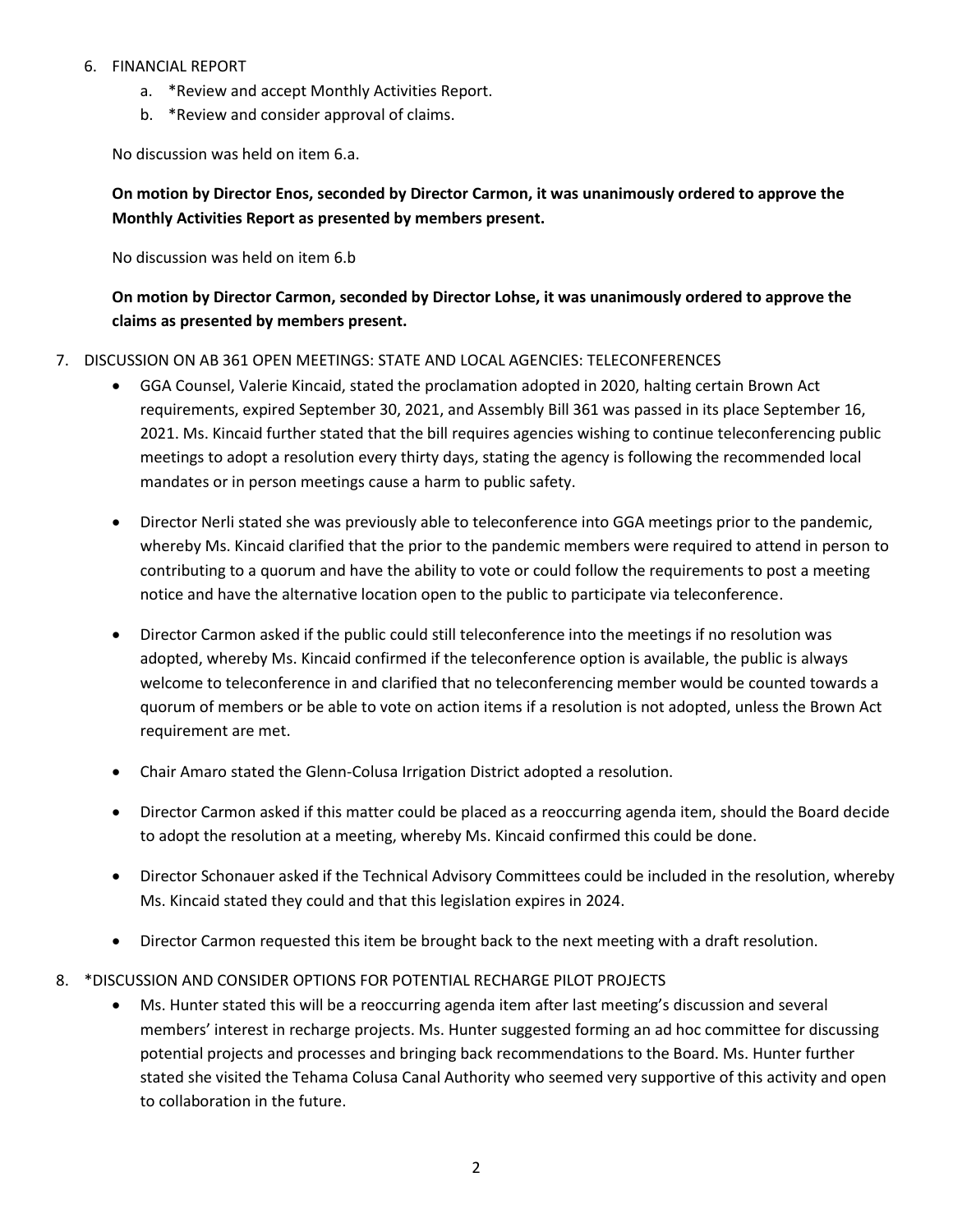- Director Roundy stated the City of Orland is very interested in recharge projects and volunteered to be a member of an ad hoc committee.
- Director Carmon asked how many Board members could be a part of the ad hoc, whereby Ms. Kincaid stated no more than four members.
- Directors Nerli, Cavagnolo, Schonauer and Enos showed interest in joining the proposed committee and discussion ensued regarding committee make-up and if all appropriate areas are represented. It was further noted that Director Schonauer and Alternate Director Cavagnolo count toward the same voting member seat and it would be acceptable to include both members on the ad hoc committee if desired.
- Ms. Hunter stated the ad hoc committee would likely need counsel's guidance and would need to be conscious of potential future costs.
- Ms. Kincaid reminded the Board that it is likely that no funding will be available for projects not listed in the GSP.

**On motion by Director Carmon, seconded by Director Gary Hansen, it was unanimously ordered to establish a Recharge Pilot Project Ad Hoc Committee and appoint Directors Emil Cavagnolo, Leslie Nerli, Chuck Schonauer, Gary Enos, and Bruce Roundy to the committee effective immediately.** 

#### 9. COLUSA SUBBASIN GROUNDWATER SUSTAINABILTY PLAN

- a. Receive update on Plan development, activities, and outreach.
- b. Receive update on GSP Development Grants (Proposition 1 and Proposition 68).
- c. Receive update on Project Agreements.
- d. \*Consider selection of Davids Engineering, Inc. for the development of the Colusa subbasin GSP Annual Report, due April 1, 2022 pending DWR approval of a grant amendment and Colusa Groundwater Authority concurrence.
- e. \*Receive report and consider approval of amendment to the Land Subsidence Sustainable Management Criteria for the Colusa Subbasin GSP
- f. Discussion of Well Monitoring Pilot Program
- g. Discussion on next steps and timeline for reviewing and developing funding mechanisms for GSP implementation

#### **Item 9.a Receive update on Plan development, activities, and outreach.**

- Ms. Hunter stated the draft GSP was released September 13, 2021 for a public comment period ending October 31, 2021. She further noted that a preface was added to the GSP which provides context relating to the GSP and the current drought. A printed copy of the draft GSP is available at the Planning and Community Development Services Agency (PCDSA) office as well as online.
- Ms. Hunter announced two public workshops will be held October 13, 2021 and October 15, 2021. One meeting will be conducted in person and the other will be virtual/teleconference; both meetings will provide a broad overview of the GSP components and provide an opportunity for public comments and questions.
- Ms. Hunter reminded Board members to review the GSP with their respective agencies to address any potential issues, as the final GSP adoption hearing is tentatively scheduled for the December 14, 2021 GGA Board Meeting. She further stated the Colusa Groundwater Authority (CGA) must also approve the GSP prior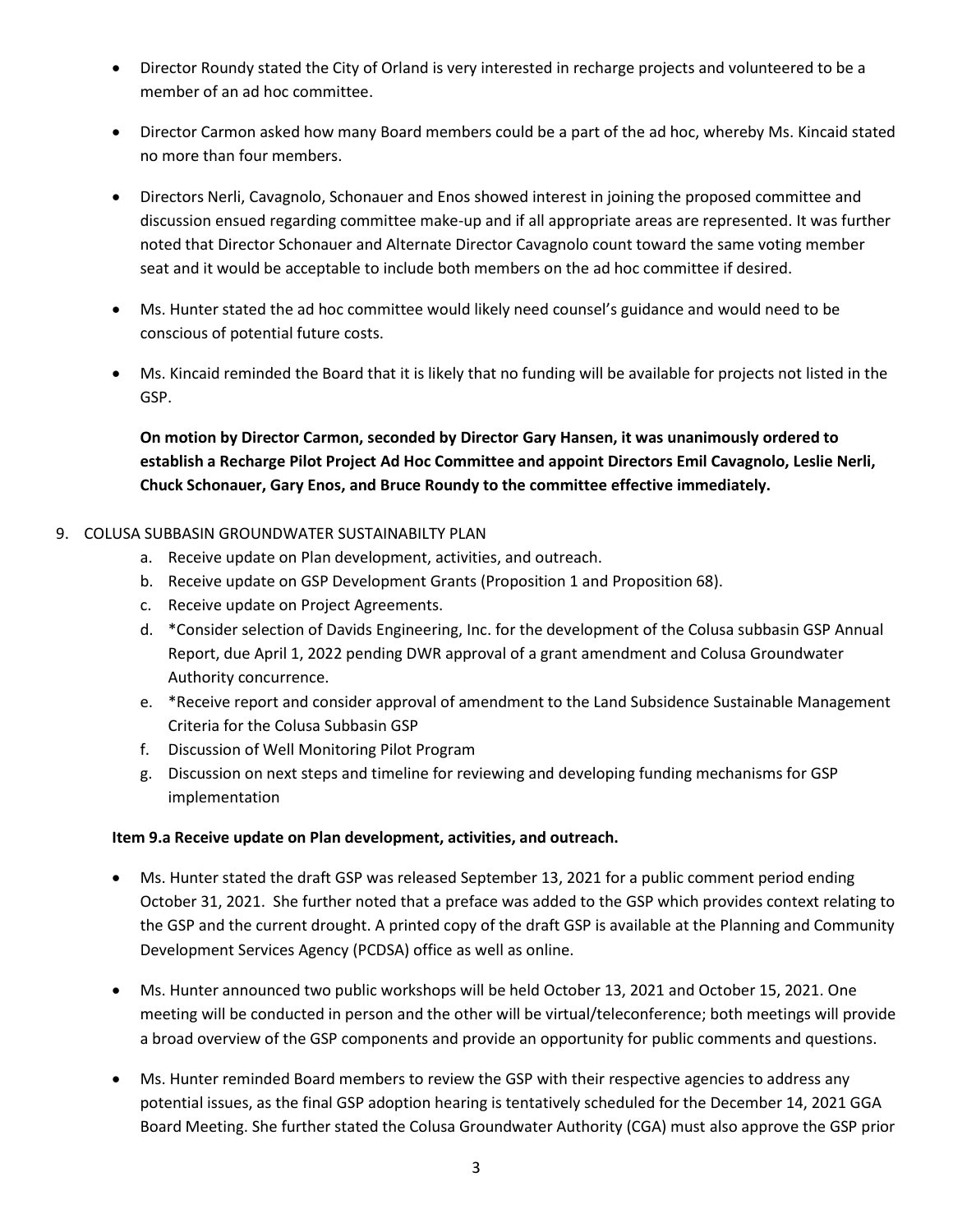to submission to the Department of Water Resources. The mandatory notices to the cities and counties have been sent. Ms. Hunter provided an informational presentation to the City of Orland at their October 5, 2021 Council meeting and will be providing the same presentation to the City of Willows at their October 26, 2021 Council meeting.

• Ms. Hunter drew attention to the Administrative Record included in the meeting packet and the link in which an up-to-date spreadsheet is kept. There were no new comments to consider since the last meeting.

#### **Item 9.b. Receive update on GSP Development Grants (Proposition 1 and Proposition 68).**

• Ms. Hunter stated there are no updates on the GSP Development Grants. Director Nerli asked if \$50,000 of the unallocated \$284,600 amount would be applied to the annual report process and noted the difference in the GGA's leaning toward pilot/recharge and the CGA's leaning toward subsidence projects. Ms. Hunter confirmed the annual report would be paid for from these funds and explained the balance in deciding between the two projects.

#### **Item 9.c. Receive update on Project Agreements.**

• Ms. Hunter provided an update on the project agreements, stating there is approximately \$400,000 remaining to be expended and Amendment 2 was finalized with the funds and project tasks updated.

# **Item 9. d. \*Consider selection of Davids Engineering, Inc. for the development of the Colusa subbasin GSP Annual Report, due April 1, 2022 pending DWR approval of a grant amendment and Colusa Groundwater Authority concurrence.**

• Ms. Hunter stated the GSP is due January 31, 2022 and the first Annual Report is due April 1, 2022, which provides a short time frame to complete the reporting process, and staff is recommending the Board consider retaining Davids Engineering, Inc. for the development of the Annual Report. Ms. Kincaid stated the GGA adopted purchasing policies and sole source contracting is acceptable. Ms. Hunter further stated the draft scope of work is included on page 37 of the agenda packet with the cost totaling approximately \$50,000.

**On motion by Director Gary Hansen, seconded by Director Roundy, it was unanimously ordered to select Davids Engineering, Inc. for the development of the Colusa Subbasin GSP Annual Report, due April 1, 2022 pending DWR approval of a grant amendment and Colusa Groundwater Authority concurrence.** 

# **Item 9.e. \*Receive report and consider approval of amendment to the Land Subsidence Sustainable Management Criteria for the Colusa Subbasin GSP**

- Principal Hydrogeologist, Ken Loy, West Yost Associates, provided a presentation to the Board on the proposed amendment to the Land Subsidence Sustainable Management Criteria for the Colusa Subbasin GSP. He stated the recommended changes are consistent with the adjacent basins and he highlighted the need for a re-survey to have a better understanding of current conditions.
- Director Nerli indicated that currently four sites are out of compliance and asked if nine sites (15% of the benchmarks) would be over the threshold in the next five years, whereby discussion ensued about the process of remeasuring, the frequency of resurveying, and DWR's role in the process. Discussion continued to ensue about subsidence levels across the basins and potential costs. There was further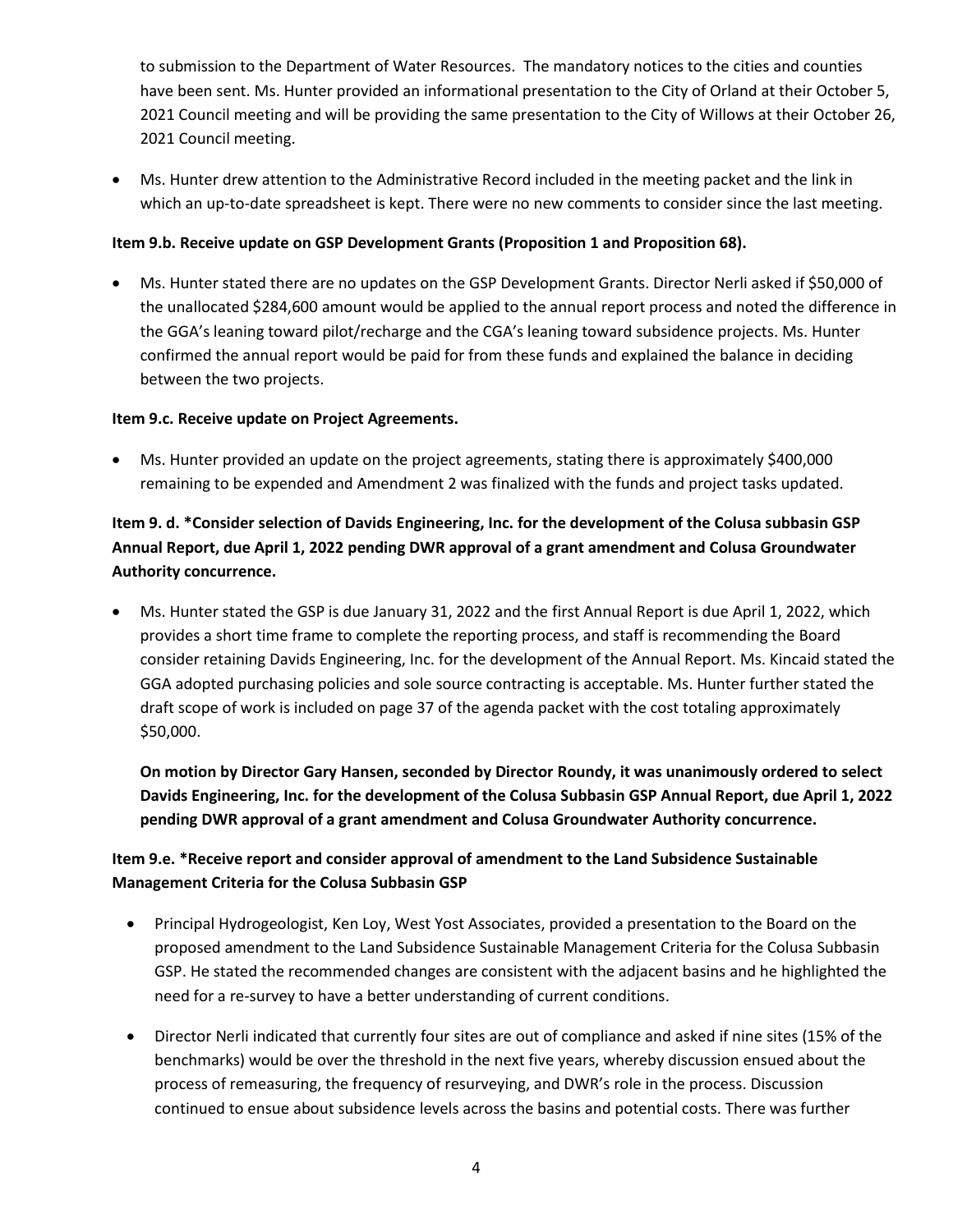discussion on whether the 0.5 feet per five years baseline begins in 2015 or when the GSP is submitted in 2022.

- Grant Davids, Davids Engineering, stated he endorses the recommendations and reminded members that subsidence is one of various indicators, further encouraging the Board to begin discussions about project implementation and cost allocations as soon as able.
- Director Gary Hansen asked if the approved amendment would be immediately included in the GSP, whereby Mr. Davids stated it would and that an addendum would be prepared promptly.
- Director Carmon stated his hesitancy in having potentially nine sites below minimum thresholds by the time the basin is resurveyed and suggested more flexibility (buffer), and discussion ensued about potential minimum threshold options. It was noted a similar discussion took place at the CGA meeting prior to approving the SMC as it is currently presented (undesirable result at 15%).
- Alternate Director Markey asked if it was possible to write into the GSP that the baseline in the 2022 level, whereby it was mentioned that the question could be raised to DWR and the approach could be compared to see what other plans have included.

**On motion by Director Carmon, seconded by Director Nerli, it was unanimously ordered to adopt the Minimum Threshold rate of subsidence at all 63 land subsidence benchmarks at 0.5 feet per five years, the Measurable Objective rate of subsidence at all 63 land subsidence benchmarks at 0.25 feet per five years, and the criteria that an undesirable result is considered to occur when the Minimum Threshold is exceeded at 20 percent of the land subsidence monitoring benchmarks.** 

#### **Item 9. f. Discussion of Well Monitoring Pilot Program**

- Ms. Hunter provided an update on the Well Monitoring Pilot Program, stating there are currently six wells in the program, with two still awaiting agreement signature. Ranch Systems, the data collector platform, provided a demonstration at the Joint CGA/GGA Board Meeting held on October 7, 2021 and the meeting recording and slides are available on the website for review. She requested the Board provide any initial feedback on the level of detail on program reporting.
- Ms. Hunter provided an update on the WMPP expansion utilizing the uncontracted grant funds which will fill in current funding shortages and expand the number of monitoring well locations in the program.
- Director Nerli stated the purpose of the monitoring would be to measure how many acre feet each commodity uses, which could be used to assist in developing assessments in the future. Chair Amaro asked if the information provided by the well owners was private, whereby Ms. Hunter stated her understanding is the information collected is public, as the landowners were made aware and as required by the grant. Discussion ensued on potential TAC involvement and the level of information to provide when the reports are generated, the frequency in which the reports would be provided, and the permissions for user/viewer type (well owner, staff, public).

### **Item 9. g. Discussion on next steps and timeline for reviewing and developing funding mechanisms for GSP implementation**

• Ms. Kincaid noted that how GSP development is funded versus GSP implementation can be different. There will be a need for discussion on project implementation and determining which projects move forward and